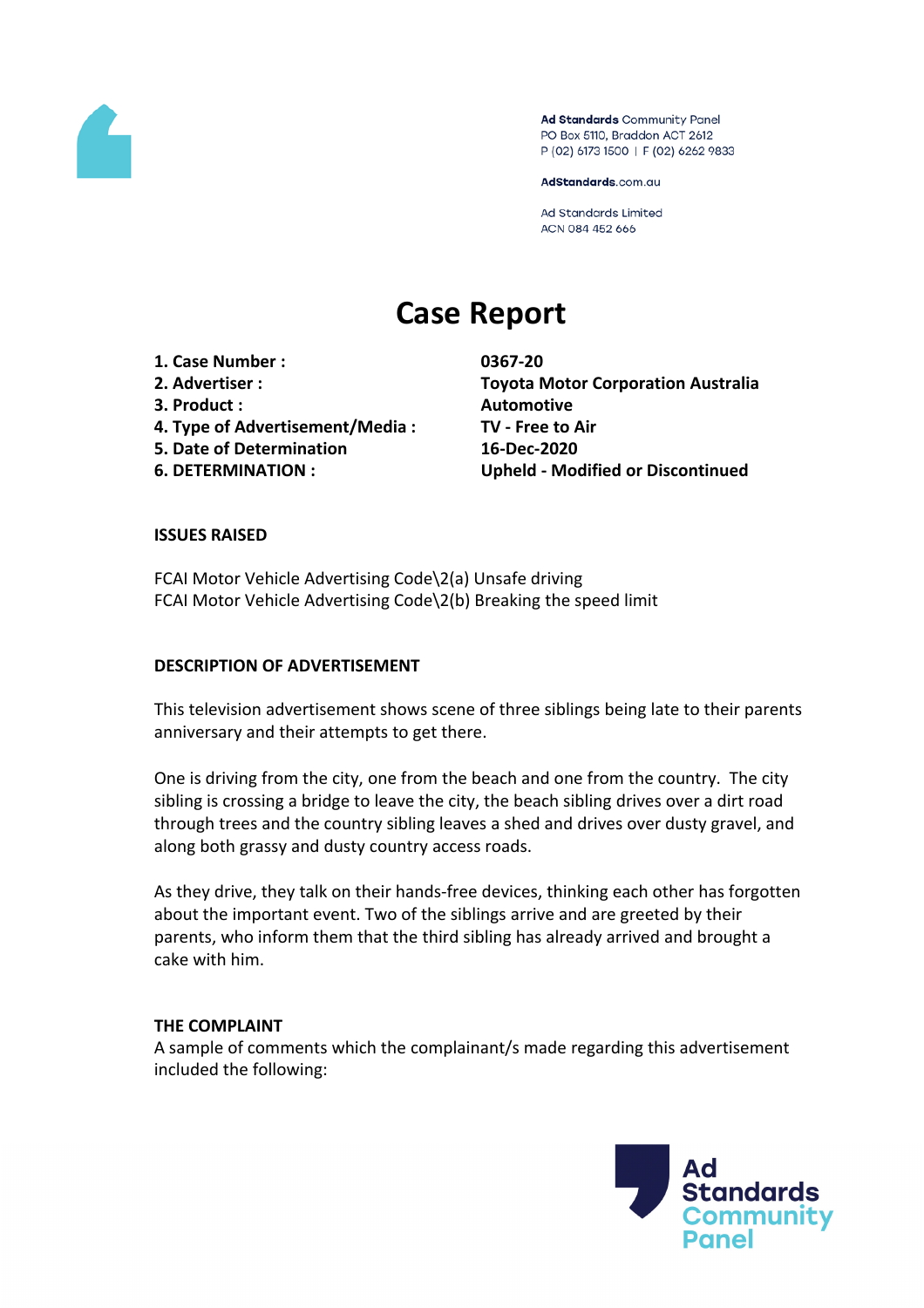

*The commercial promotes speeding and may influence people to speed which is very dangerous*

## **THE ADVERTISER'S RESPONSE**

Comments which the advertiser made in response to the complainant/s regarding this advertisement include the following:

*Toyota's intention is to ensure that these Advertisements are created in accordance with the FCAI Code and the AANA Code. It is not Toyota's intention in this Advertisement or in any other advertisements to portray driving that could be characterised as unsafe or in contravention of the FCAI Code or AANA Code, or any road safety rules and regulations.*

*Toyota's intention is not to promote the speed capacity of the Toyota Yaris. Toyota's intention is to show the Yaris's versatility across a range of Australian road types, from the country and beach to the city. The advertisement features three Yaris vehicles: the FMC, GR and Cross, the all-wheel drive vehicle that can be driven on more challenging surfaces than standard bitumen surface. Country roads are indicated by dust and fences, city streets by the bridge, and the beach track by trees and dirt.* 

*The Advertisement shows Toyota vehicles being driven in different environments in compliance with applicable road rules and regulations. Toyota confirms that the vehicles were being driven within the legal speed limit and were closely monitored at all times during filming. Toyota confirms that it obtained council approval and permits as necessary for filming on each shoot. Also, the drivers of the vehicles are seen driving in an attentive manner and taking necessary safety precautions such as wearing a seatbelt and looking ahead with both hands on the wheel.*

*Under the FCAI Code, Advertisers can portray the performance and abilities of their vehicles in "off road operation". The depiction of the Yaris driving on city streets and off-road on grass, gravel, and dirt roads was intended to show the vehicle's on- and off-road versatility. The off-road driving segments were filmed under controlled conditions on access roads with property owners' permission, within appropriate speed limits and in compliance with relevant road rules and regulations. Furthermore, the off-road driving did not cause deliberate or significant environmental damage.*

*Toyota takes the opinion of the complainant very seriously. However, it is our belief that the Advertisement does not contravene the FCAI Code or the applicable laws and regulations that govern community roads and driving standards. Toyota maintains that the advertisement does not portray unsafe or dangerous driving under clause 2 of the FCAI Code, and likewise, depicts off-road driving in a controlled manner under the appropriate safety requirements in accordance with section 4 of the FCAI Code.*

*Toyota Response to Complaint under AANA Code*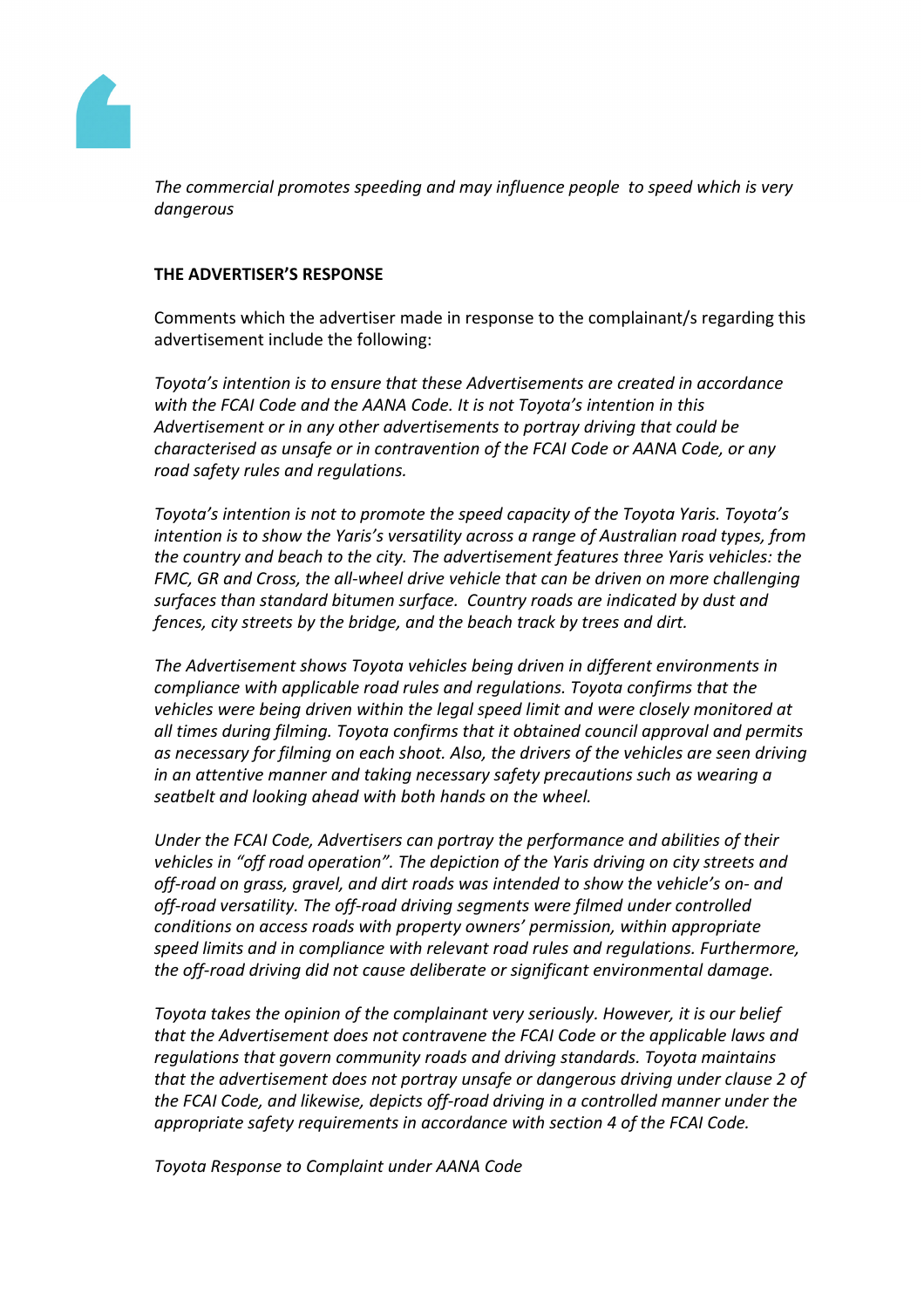

*It is understood that the Board will review the advertisement and ensure that it complies with the entirety of Section 2 of the AANA Code. However, the complaint seems to relate more closely to Section 2.6 of the AANA Code, concerning Health and Safety. Toyota maintains that this Advertisement does not breach any section of the AANA Code of Ethics, specifically Section 2.6.*

*Given all this, Toyota respectfully requests that the Complaint be dismissed. In the alternative, should the complaint stand, Toyota would be prepared to edit the advertisement, by inserting an alternative shot of 'Jack' exiting the garage at a lower speed and by slowing down or modifying his driving down the laneway.* 

*If you require any further information or assistance, please do not hesitate to contact the writer.*

## **THE DETERMINATION**

The Ad Standards Community Panel (Panel) was required to determine whether the material before it was in breach of the Federal Chamber of Automotive Industries Voluntary Code of Practice for Motor Vehicle Advertising (the FCAI Code).

To come within the FCAI Code, the material being considered must be an advertisement. The FCAI Code defines an advertisement as follows: "matter which is published or broadcast in all of Australia, or in a substantial section of Australia, for payment or other valuable consideration and which draws the attention of the public, or a segment of it, to a product, service, person, organisation or line of conduct in a manner calculated to promote or oppose directly or indirectly that product, service, person, organisation or line of conduct".

The Panel considered whether the advertisement was for a motor vehicle. Motor vehicle is defined in the FCAI Code as meaning: "passenger vehicle; motorcycle; light commercial vehicle and off-road vehicle".

The Panel determined that the material before it was an advertisement for a motor vehicle and therefore that the FCAI Code applied.

The Panel then analysed specific sections of the FCAI Code and their application to the advertisement.

**Clause 2(a) - Advertisements for motor vehicles do not portray ...unsafe driving, including reckless or menacing driving that would breach any Commonwealth law or the law of any State or Territory in the relevant jurisdiction in which the advertisement is published or broadcast dealing with road safety or traffic regulation, if such driving were to occur on a road or road-related area, regardless of where the driving is depicted in the advertisement.**

The Panel noted a scene in the advertisement showing a white vehicle leaving a shed and appearing to lose traction in the back tyres.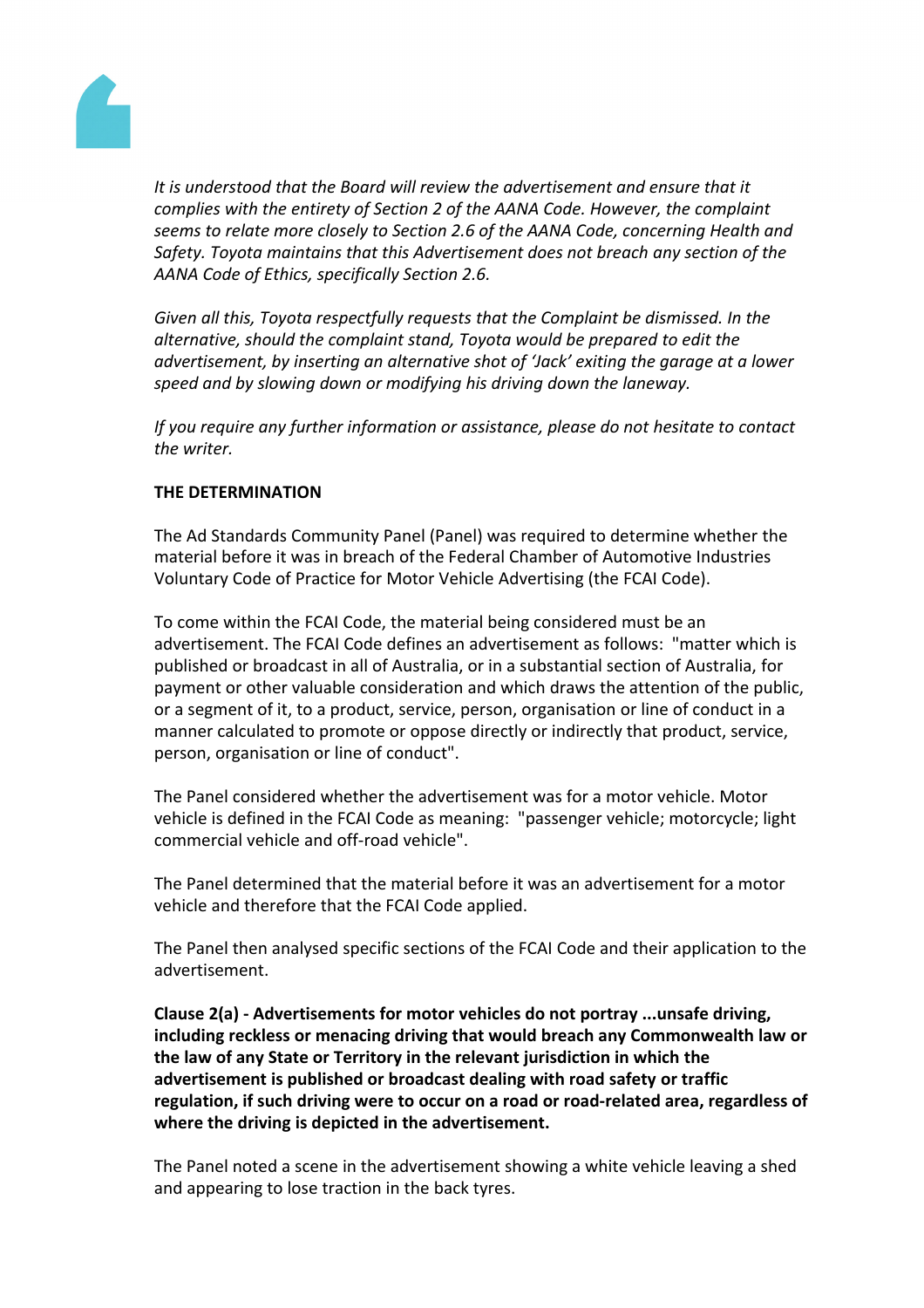

The Panel noted Provision 297 of the Australian Road Rules which states:

*"Driver to have proper control of a vehicle etc (1) A driver must not drive a vehicle unless the driver has proper control of the vehicle. Offence provision."*

The Panel considered that the action of losing traction in the rear of the vehicle would be considered to be a loss of control of the vehicle.

The Panel considered that the advertisement did depict the vehicle engaging in unsafe which would be likely to breach relevant law were it to occur on a road or road related area.

# **Clause 2(a) conclusion**

The Panel considered that the advertisement did breach Clause 2(a) of the FCAI Code.

# **Clause 2(b) - Advertisements for motor vehicles do not portray: people driving at speeds in excess of speed limits in the relevant jurisdiction in Australia in which the advertisement is published or broadcast.**

The Panel noted the complainant's concern that the advertisement promotes speeding and may influence people to speed.

The Panel noted that it is unclear what the speed limit was on the roads shown in the advertisement. The Panel considered that the speed of the drivers in the advertisement is unclear and that while there may be an impression of speed due to the dust stirred up in some scenes, the vehicles do not appear to be driving at excessive speeds.

The Panel noted that the feeling of the advertisement is one of speed, due to the theme of being late to an event, however considered that there is no indication that any vehicle was exceeding the speed limit and that while it is unclear what speed was reached, it is unlikely to have been a speed which breached the law.

The Panel considered that the theme of rushing to a location or event is contrary to road safety campaigns, however considered that the drivers in the advertisement do not appear to drive in a manner in excess of speed limits.

## **Clause 2(b) conclusion**

The Panel considered that the advertisement did not breach Clause 2(b) of the FCAI Code.

## **Conclusion**